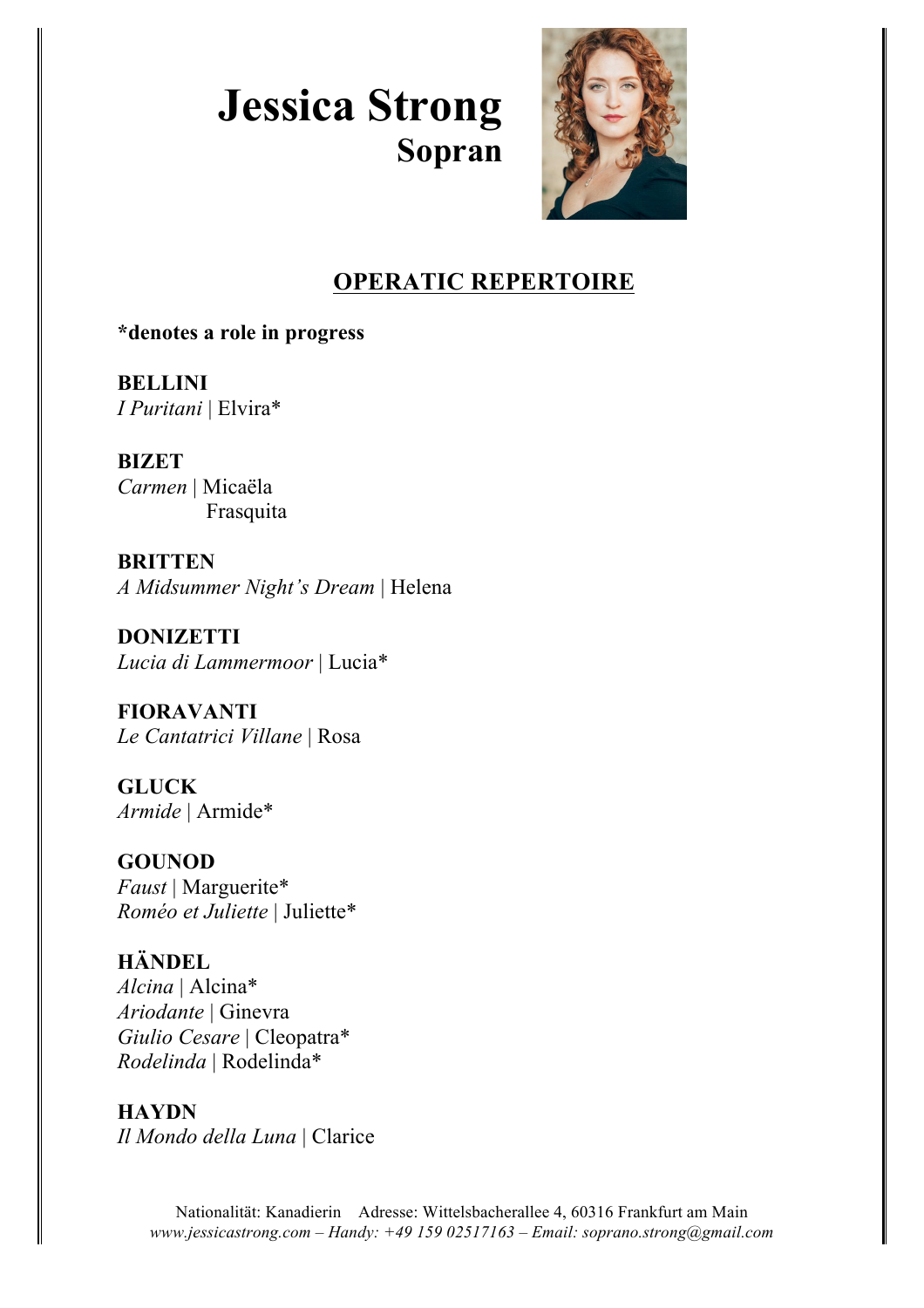**HUMPERDINCK** *Hansel and Gretel* | Gretel

**MARTINŮ** *Tränen des Messers* | Elonora

**MASSENET**  *Thaïs* | Thaïs\*

**MEYERBEER** *Robert le Diable* | Isabella\*

**MONTEVERDI** *L'Incoronazione di Poppea* | Virtù/Pallade

## **MOZART**

*Die Entführung aus dem Serail* | Konstanze\* *Don Giovanni* | Donna Anna, Donna Elvira *Idomeneo* | Elettra\* *Le Nozze di Figaro* | Contessa\* *The Magic Flute* | Erste Dame

**NICOLAI** *Die lustigen Weiber von Windsor* | Frau Fluth\*

**PUCCINI** *La Bohème* | Mimi

**ROSSINI** *L'Italiana in Algeri* | Elvira *Semiramide* | Semiramide\*

**J. STRAUSS II** *Die Fledermaus* | Rosalinde

**R. STRAUSS** *Arabella* | Arabella\*

**STRAVINSKY** *The Rake's Progress* | Anne Truelove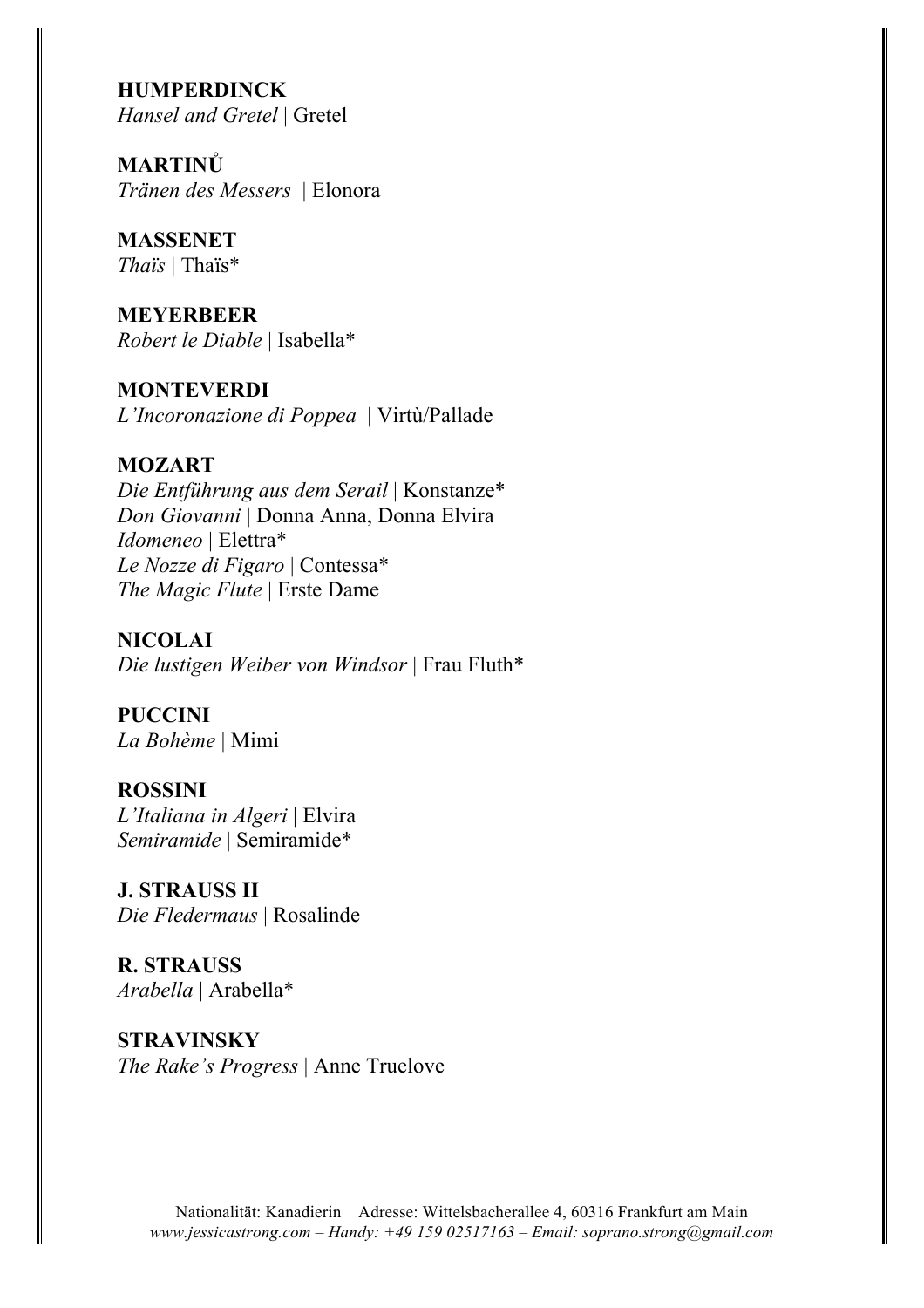#### **VERDI**

*Falstaff* | Alice Ford *Il Trovatore* | Leonora\* *I Vespri Siciliana* | Elena\* *La Traviata* | Violetta, Annina *Stiffelio* | Lina *Simon Boccanegra* | Amelia

#### **WAGNER**

*Das Rheingold* | Woglinde *Die Walküre* | Siegrune *Götterdämmerung* | Woglinde

**WOLF-FERRARI** *Il Segreto di Susanna* | Susanna

## **ORATORIO REPERTOIRE**

#### **BACH**

*Christmas Oratorio Magnificat St. Matthew Passion*

## **BEETHOVEN**

*Mass in C Major Symphony No. 9*

#### **BRAHMS**

*Ein Deutches Requiem*

#### **FAURÉ**

*Requiem*

## **HÄNDEL**

*The Choice of Hercules Messiah*

**HAYDN** *Die Schöpfung*

**MENDELSSOHN** *Elijah Symphony No. 2 'Lobgesang'*

> Nationalität: Kanadierin Adresse: Wittelsbacherallee 4, 60316 Frankfurt am Main *www.jessicastrong.com – Handy: +49 159 02517163 – Email: soprano.strong@gmail.com*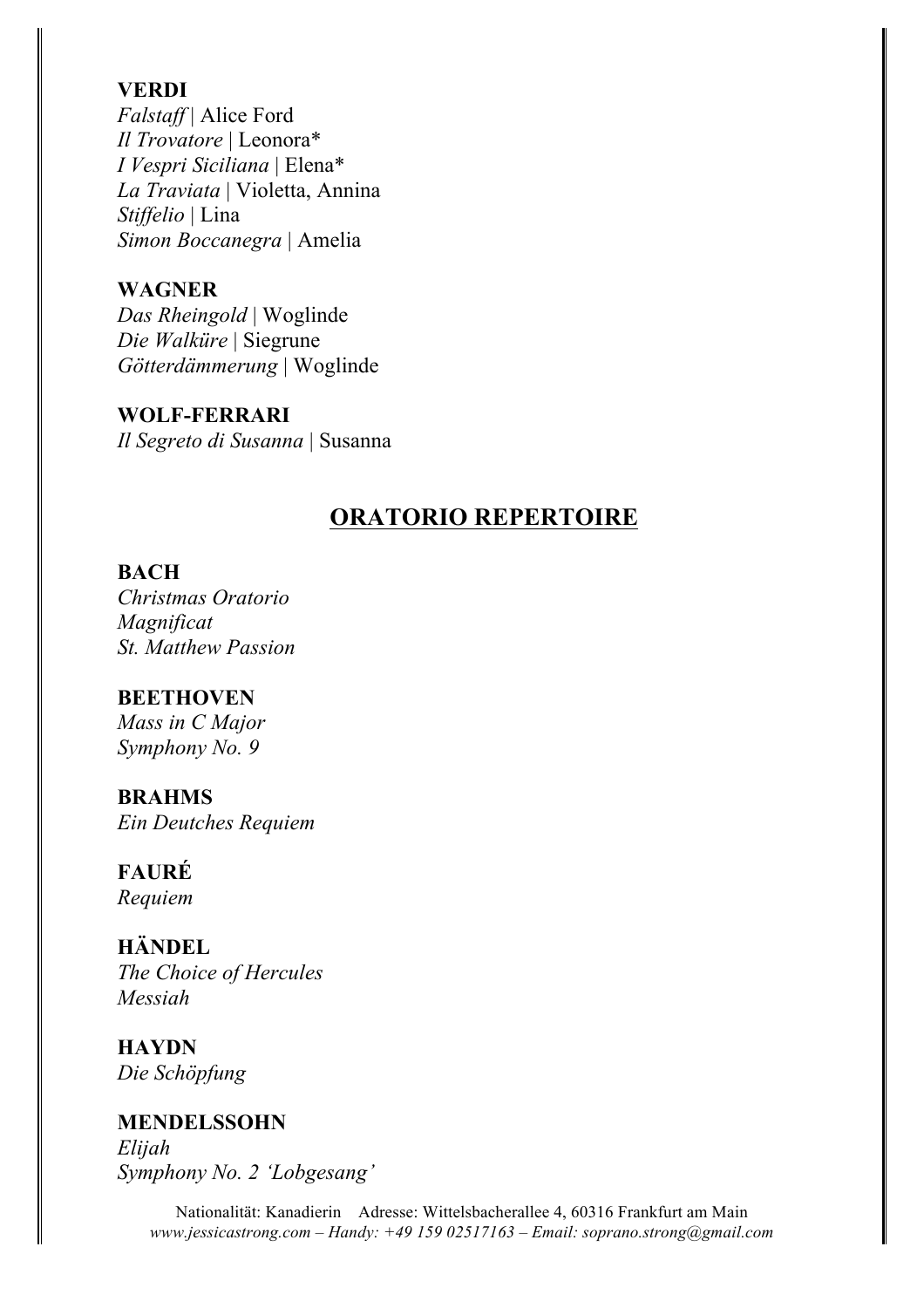**MOZART** *Exsultate jubilate*

## **ORFF**

*Carmina Burana*

## **CONCERT & RECITAL**

## **ANDRIESSEN, Louis (arr. Composed by The Beatles)**

Hide your love away Yesterday Michelle Ticket to ride

## **ARGENTO**

*Six Elizabethan Songs:* Hymn

**BARBER** St. Ita's Vision

**BELL, ALLAN GORDON** Nocturne

**BELLINI** Per pieta, bell'idol mio

## **BERG**

*Sieben frühe lieder* Nacht Die Nachtigall Im Zimmer

#### **BERNSTEIN**

*Two Love Songs:* Extinguish my eyes When my soul touches yours…

## **BERLIOZ**

*Les Nuits d'été* Villanelle Le spectre de la rose Sur les lagunes

> Nationalität: Kanadierin Adresse: Wittelsbacherallee 4, 60316 Frankfurt am Main *www.jessicastrong.com – Handy: +49 159 02517163 – Email: soprano.strong@gmail.com*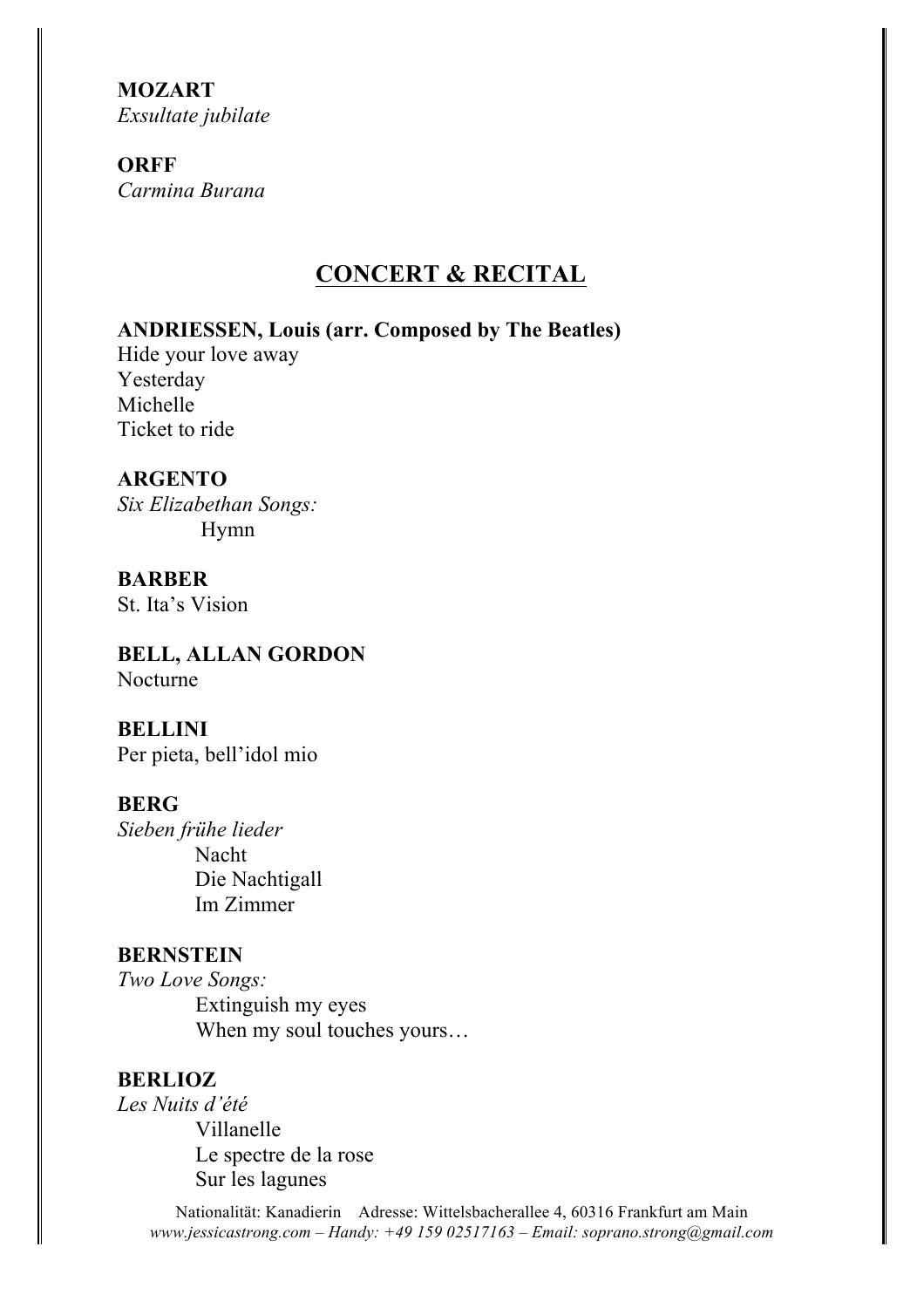**BIZET** Adieux de l'hôtesse arabe

#### **BOLCOM**

Amor Waitin'

## **BRAHMS**

Botschaft Meine Liebe ist grün

#### **BRITTEN**

*Cabaret Songs* Tell me the truth about Love Funeral Blues

## **CANTELOUBE**

*Chants d'auvergne* La Pastoura als camps Baïlèro Trois Bourrées: a) L'aïo de rotso b) Ound' onoren gorda? c) Obal din lou Limouzi

#### **COPLAND**

*Twelve Poems of Emily Dickinson* Why do they shut me out of Heaven?

## **CHAUSSON**

*Chansons perpétuelle Op. 67*

## **DEBUSSY**

*Ariettes oubliées*

C'est l'extase Il pleure dans mon cœur L'ombre des arbres Chevaux de bois Green Splen

#### **DUPARC**

Chanson triste L'Invitation au Voyage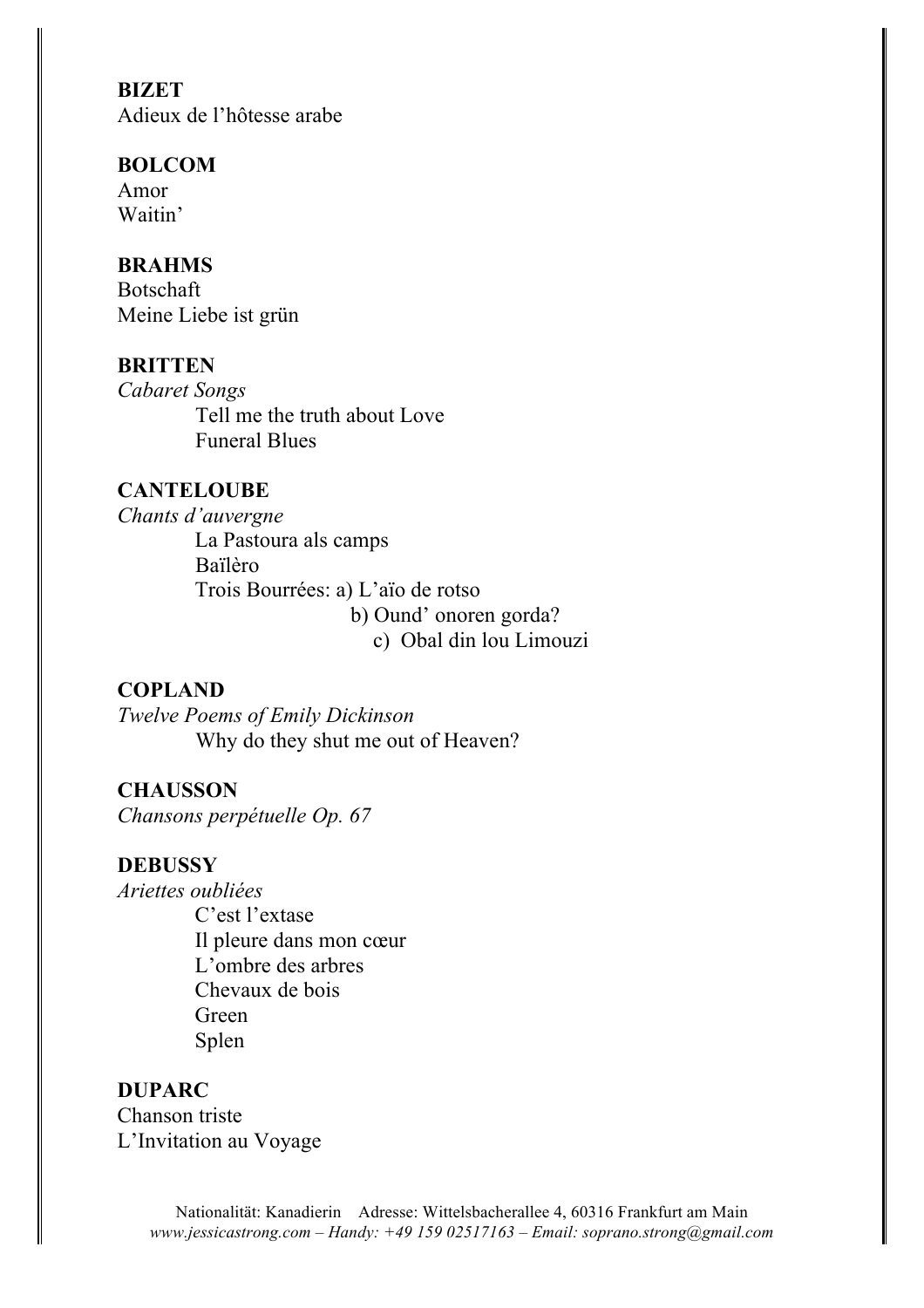## **DVOŘÀK**

*Cigánské Melodie*

Má píseň zas mi láskou zní Když mne stará matka zpívat, zpívat učívala Struna naladĕna, hochu, toč se v kole Široké rukávy a široké gatĕ Dejte klec jestřábu

## **FAURÉ**

Après un rêve Chanson d'amour Notre Amour

#### **FLANDERS & SWAN**

A Word on my Ear

## **GILBERT & SULLIVAN**

*HMS Pinafore* | A Simple Sailor Lowly Born

## **GRIEG**

Solvejg's Song

## **LARSEN, LIBBY**

*Try Me Good King: Last Words of the Wives of Henry VIII:* Katherine of Aragon Anne Boleyn Jane Seymour Anne of Cleves Katherine Howard

## **LISZT**

*Quatre chansons de Victor Hugo:* Oh, quands je dors

## **MAHLER**

Erinnerung Hans und Grethe Um Mitternacht

**MENDELSSOHN** Neue liebe

## **MENOTTI** The Longest Wait

Nationalität: Kanadierin Adresse: Wittelsbacherallee 4, 60316 Frankfurt am Main *www.jessicastrong.com – Handy: +49 159 02517163 – Email: soprano.strong@gmail.com*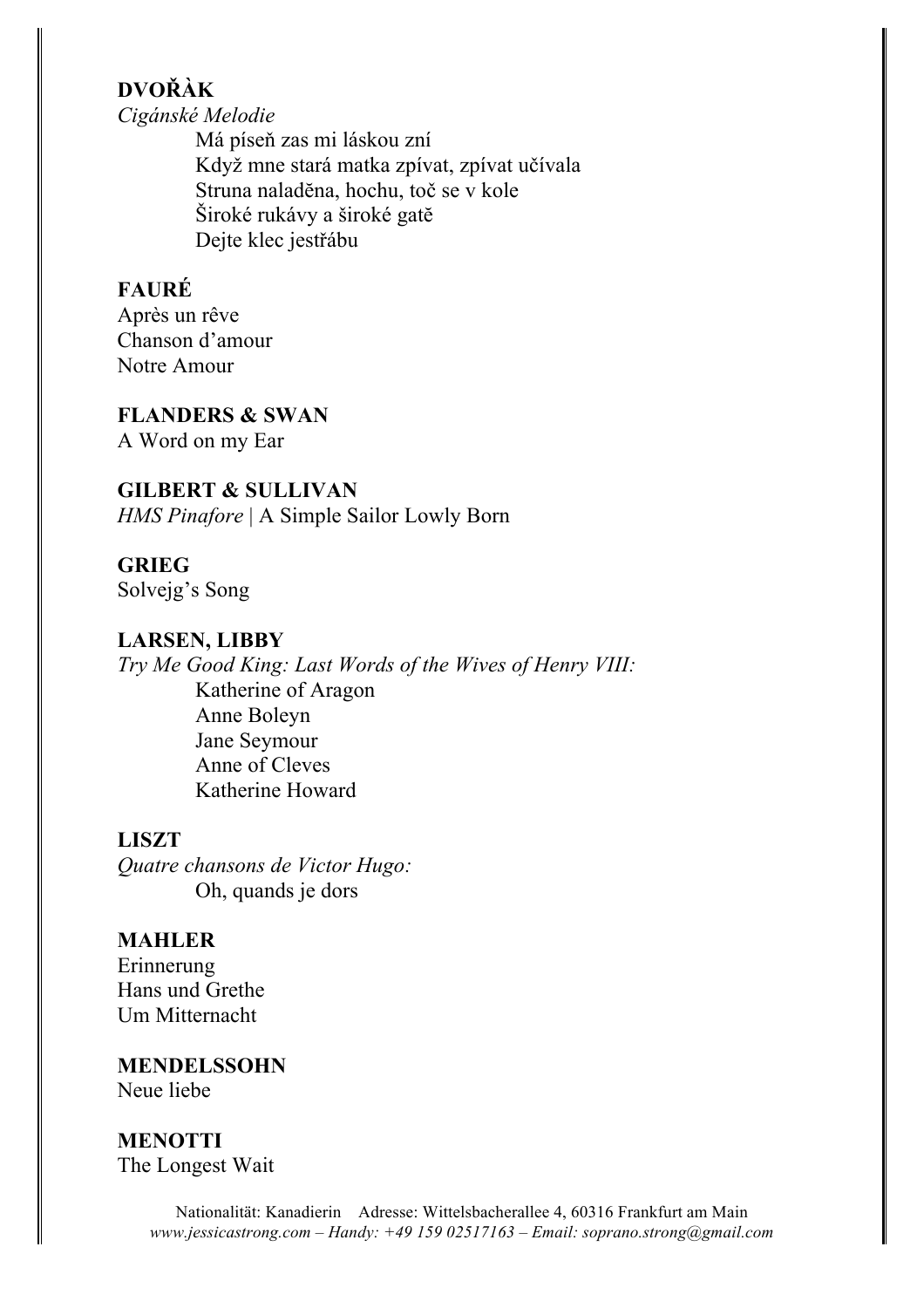#### **MORAWETZ**

Mother, I cannot mind my wheel

#### **MOZART**

Alma grande e nobil core K. 578 Misera, dove son!... Ah! Non son io che parlo K. 369 Ridente la calma K. 152

#### **POULENC**

*Air Chantés* Air romantique Air champêtre Air grave Air vif Les Chemins de l'amour *Métamorphoses* Reine des mouettes C'est ainsi que tu es Paganini

#### **PREVIN**

*Honey and Rue:* First I'll Try Love Whose House is This? The Town is Lit Do You Know Him? I am not Seaworthy Take My Mother Home *Three Dickinson Songs:* As imperceptibly as grief Will there really be a morning Good Morning Midnight

#### **QUILTER**

Love's Philosophy

#### **RAMINSH**

*Three Spanish Lyrics:* Caminante, son tus huellas

#### **RODRIGO**

Nationalität: Kanadierin Adresse: Wittelsbacherallee 4, 60316 Frankfurt am Main *www.jessicastrong.com – Handy: +49 159 02517163 – Email: soprano.strong@gmail.com Cuatro madrigals amatorios:* Vos me matásteis De dónde venis, amore? De los álamos vengo, madre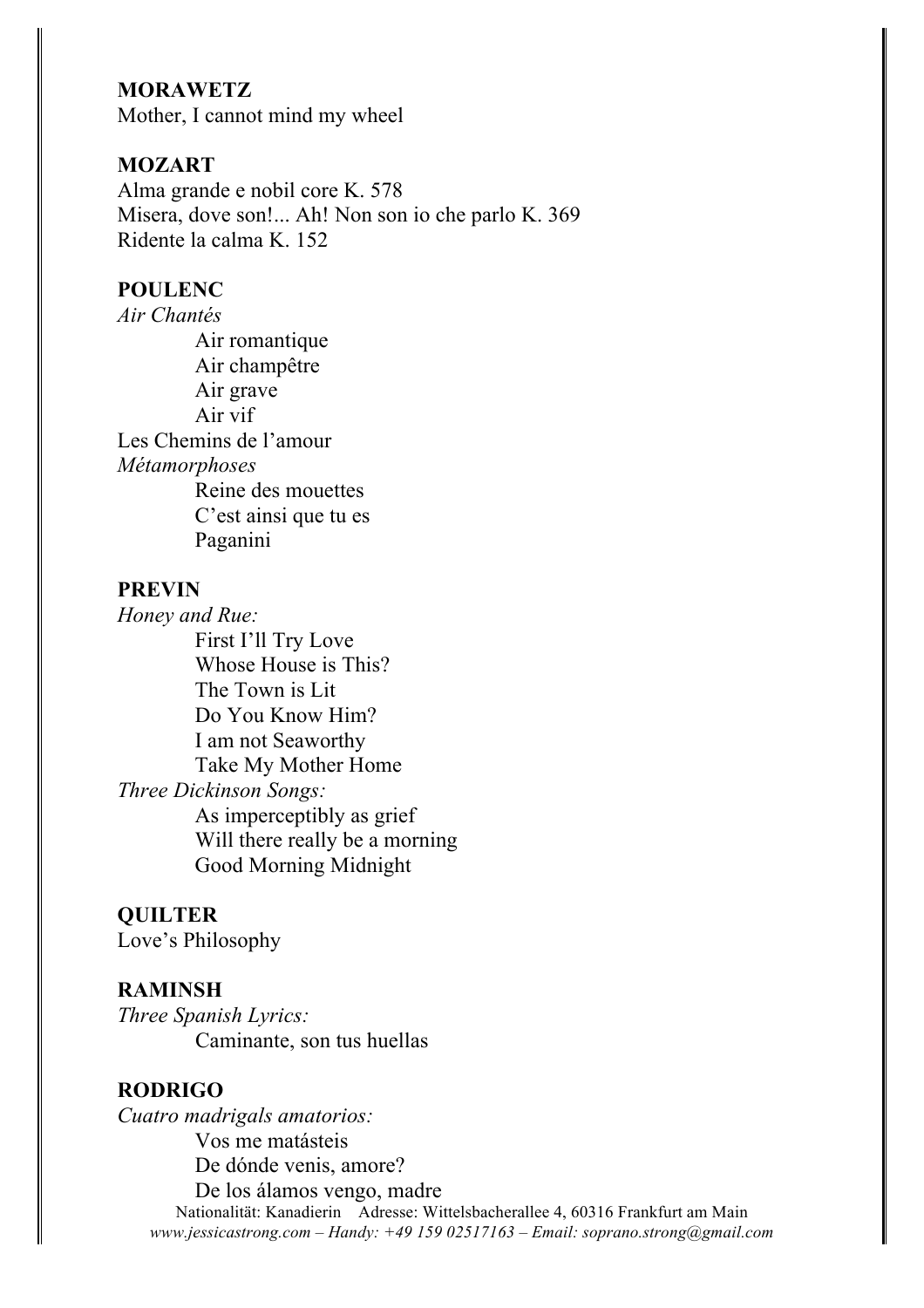# **ROREM**

Psalm 150

#### **SCARLATTI** Ergiti, amor

# **SCOTT, CYRIL**

Lullaby

## **SCHÖNBERG**

*Brettl-lieder* Galathea *Vier lieder* Schenk mir deinen goldenen Kamm

#### **SCHUBERT**

Der Hirt auf dem Felsen Die junge Nonne Du bist die Ruh Gretchen am Spinnrade Lied der Mignon Suleika I

#### **SCHUMANN**

Meine Liebe is grün Widmung

#### **SIBELIUS**

An den Abend Der Diamant auf dem Märzschnee

#### **STRAUSS**

Nationalität: Kanadierin Adresse: Wittelsbacherallee 4, 60316 Frankfurt am Main *www.jessicastrong.com – Handy: +49 159 02517163 – Email: soprano.strong@gmail.com* Allerseelen Die Nacht *Brentano lieder:* An die Nacht Ich wollt ein Sträusslein binden Säusle, liebe Myrthe Amor Ich schwebe Ständchen *Vier letzte lieder:* Frühling September